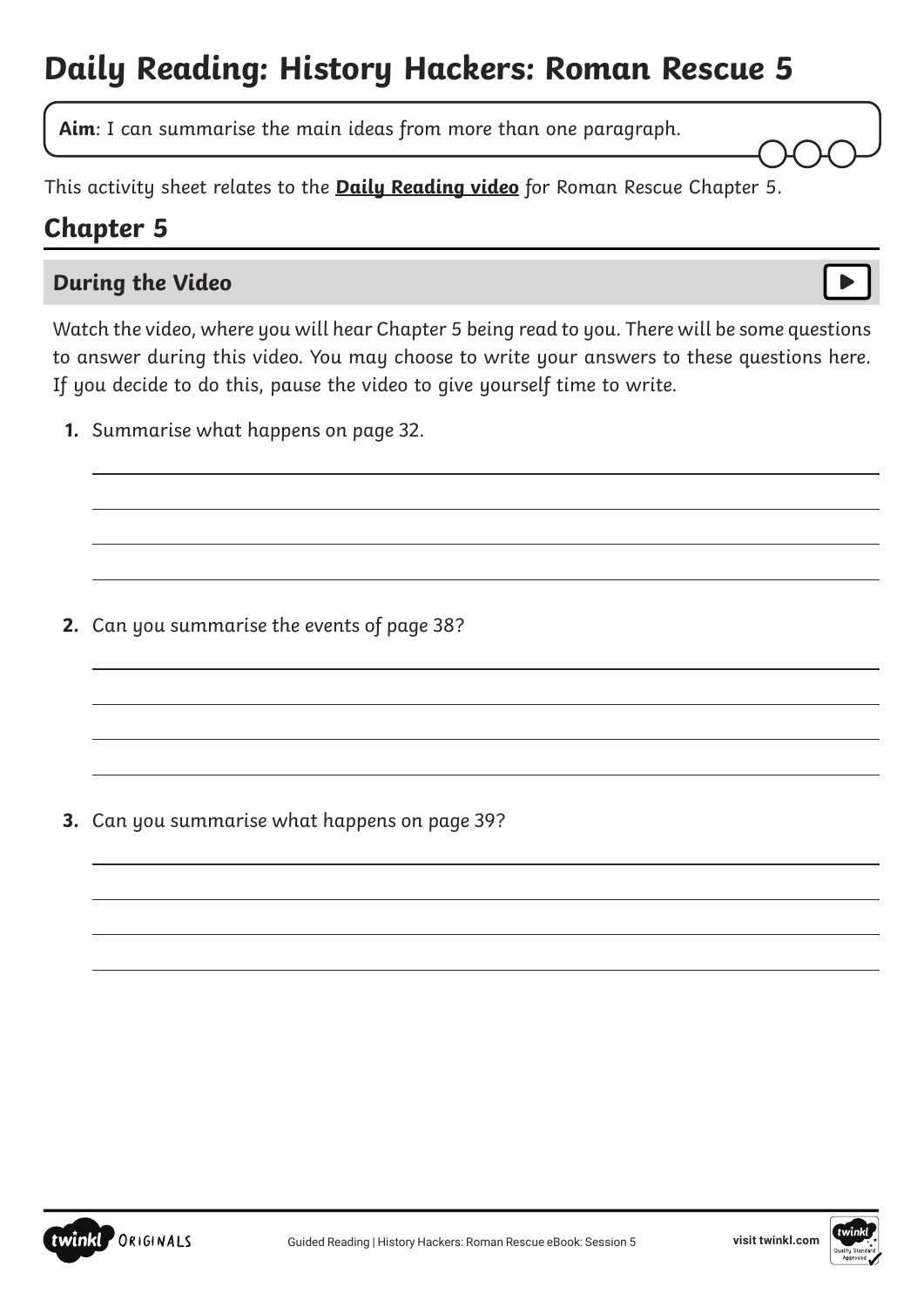$\overline{a}$ 

 $\overline{a}$ 

### **After the Video**

 $\overline{a}$ 

 $\overline{a}$ 

 $\overline{a}$ 

 $\overline{a}$ 

Answer these questions after watching the video. Look carefully in the eBook for the answers and use what you have learned in the first section.

**4.** Describe what Tilda and Charlie are looking for in this chapter.

**5.** What did Tilda notice about the map? (p.35)

**6.** Why does Charlie say, "Stupid tree! Stupid map! Stupid coins!"? (p.39)

**7.** Explain what happened when Charlie threw the coins at the wall. (p.40)

#### **Deeper Reading**

**8.** Can you summarise what has happened in this chapter in just 20 words?